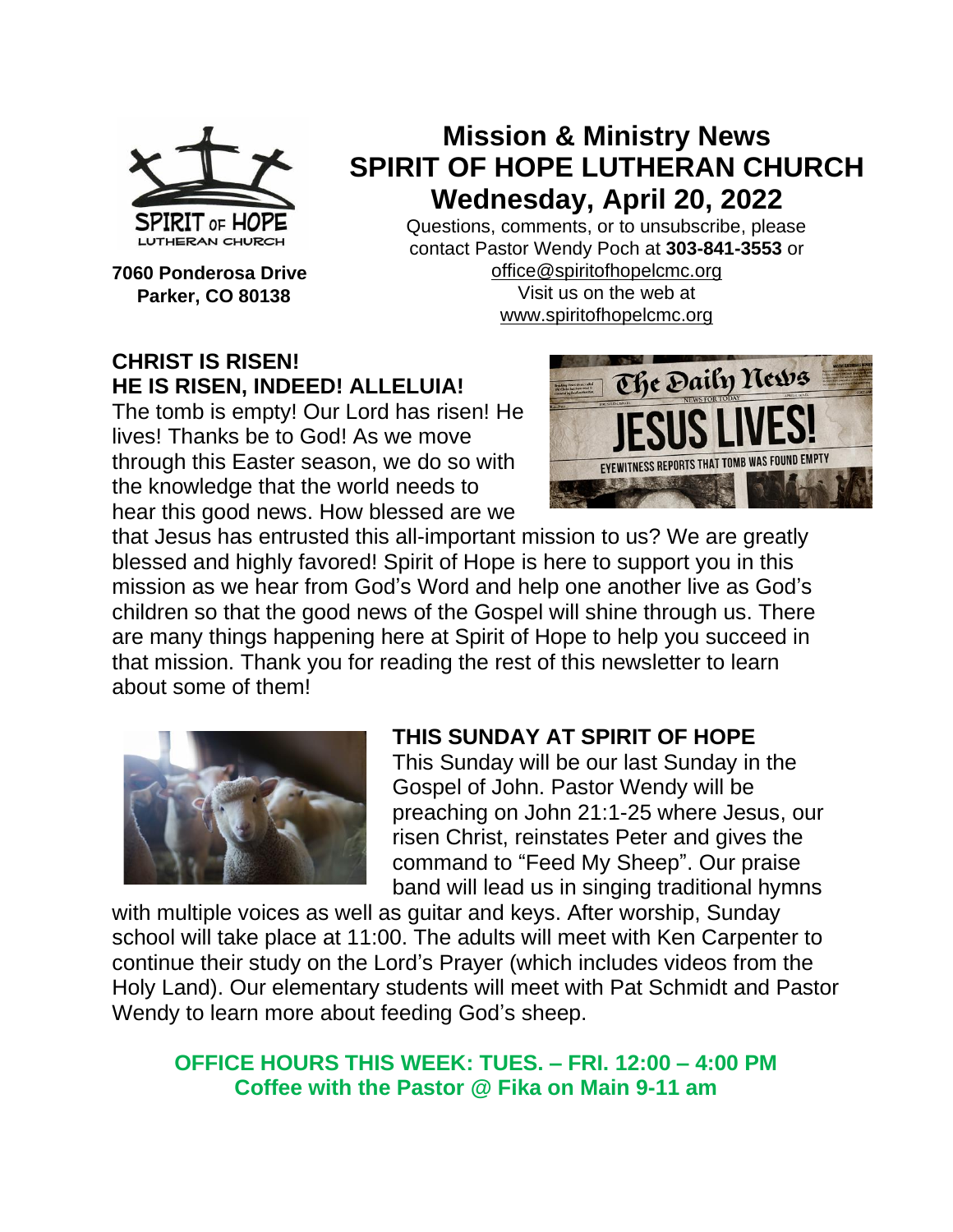

# **NEW MEMBER CLASS SUNDAY, April 24th @ 12:00 PM**

Are you interested in learning more about Spirit of Hope? Would you like to join Spirit of Hope? Pastor Wendy is having a new members class on Sunday, April 24<sup>th</sup> after Sunday School. Lunch will be provided!

Come learn about our history, our core beliefs and values, and enjoy great conversation! You will receive a copy of our constitution and bylaws and will also have the opportunity to fill out new member paperwork (should you be interested in doing so). We would love to welcome you to the Spirit of Hope family! Kindly RSVP by today (4/20) if you would like to attend.



# **Wednesday, April 20th**

7:00 pm Bible Study **Thursday, April 21st** 9:00 am Zumba Gold 6:45 pm Church Board Meeting **Friday, April 15th** 9:00 – 11:00 am Coffee with the Pastor at Fika on Mainstreet

#### **Sunday, April 24th**

9:30 am Worship 11:00 am Sunday School 12:00 pm New Member Class

# **Tuesday, April 26th**

12:00 – 1:15 pm Digging Deeper Bible Study 2:00 – 4:30 pm Stephen Minister Training **Wednesday, April 27 th**

4:30 pm Confirmation 7:00 pm Bible Study

# **ZUMBA FOR SENIORS: THURSDAYS @ 9 AM**

Did you know our Zumba class is designed just for seniors (though open to all!)? *This class can be modified so that you can do it with a walker, cane, or even in a chair!* Come check it out! \$3 per drop-in session.

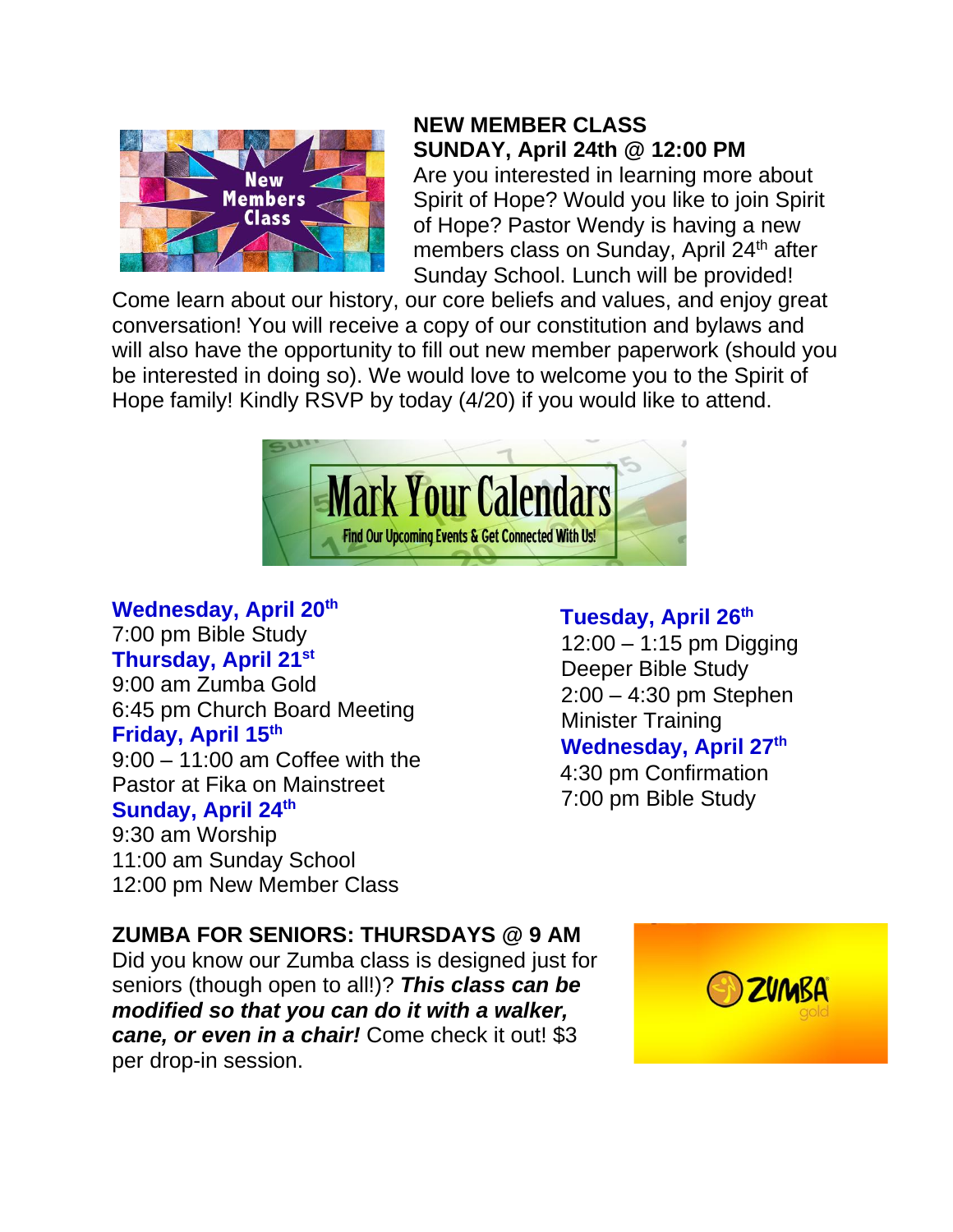## **IMPORTANT UPDATE!!** *PLEASE RSVP ASAP!*

#### **SUNDAY, MAY 1ST @ 5:00 PM A VISIT FROM SIIMON HAAMER TARTU ACADEMY OF THEOLOGY AND HOME OF HOPE**

Siimon Haamer, from the Tartu Academy of Theology/Home of Hope in

Estonia is coming to Spirit of Hope! He will be talking to us about the work our mission partner is doing, especially in light of the situation in Ukraine and eastern Europe. *THIS MEAL IS NOW BEING CATERED THANKS TO THE THRIVENT ACTION TEAM SPONSORED BY JOHN AND* 

*KANDY PARSONS* (the remaining meal costs will come from our surplus of mission funds as we've



not been able to deploy mission teams during the pandemic). **We will be taking a free-will offering with 100% of the proceeds going to the Tartu Academy of Theology/Home of Hope. What's more, the Church Board is meeting later this week and hopes to release an additional special financial gift to TAT**. *TO HELP US PLAN WITH CATERING, PLEASE RSVP to PASTOR WENDY AS SOON AS POSSIBLE!* We have also invited church leaders from neighboring congregations to join us as our guests so that they can learn more about and potentially support the

important work our mission partner is doing. This is a wonderful opportunity to learn about and give some much-needed encouragement to one of our international mission partners!



# **SUNDAY, MAY 8th MOTHER'S DAY BREAKFAST**

The men of Spirit of Hope will be cooking up a pancake breakfast before worship as a way to show love and appreciation to all the mothers, grandmothers and ladies in the congregation. The best part is EVERYONE

(men, women, children, married, single, friends, neighbors…) is welcome to join us for breakfast! Breakfast will be served from 8:30 – 9:15 am. We will be looking for several additional electric pancake griddles to use that morning. If you have one that could be borrowed, please indicate that in your registration. While everyone is welcome, it would be helpful to get an idea of how many people are coming so the men know how much food to cook. They would appreciate it if you would kindly RSVP here: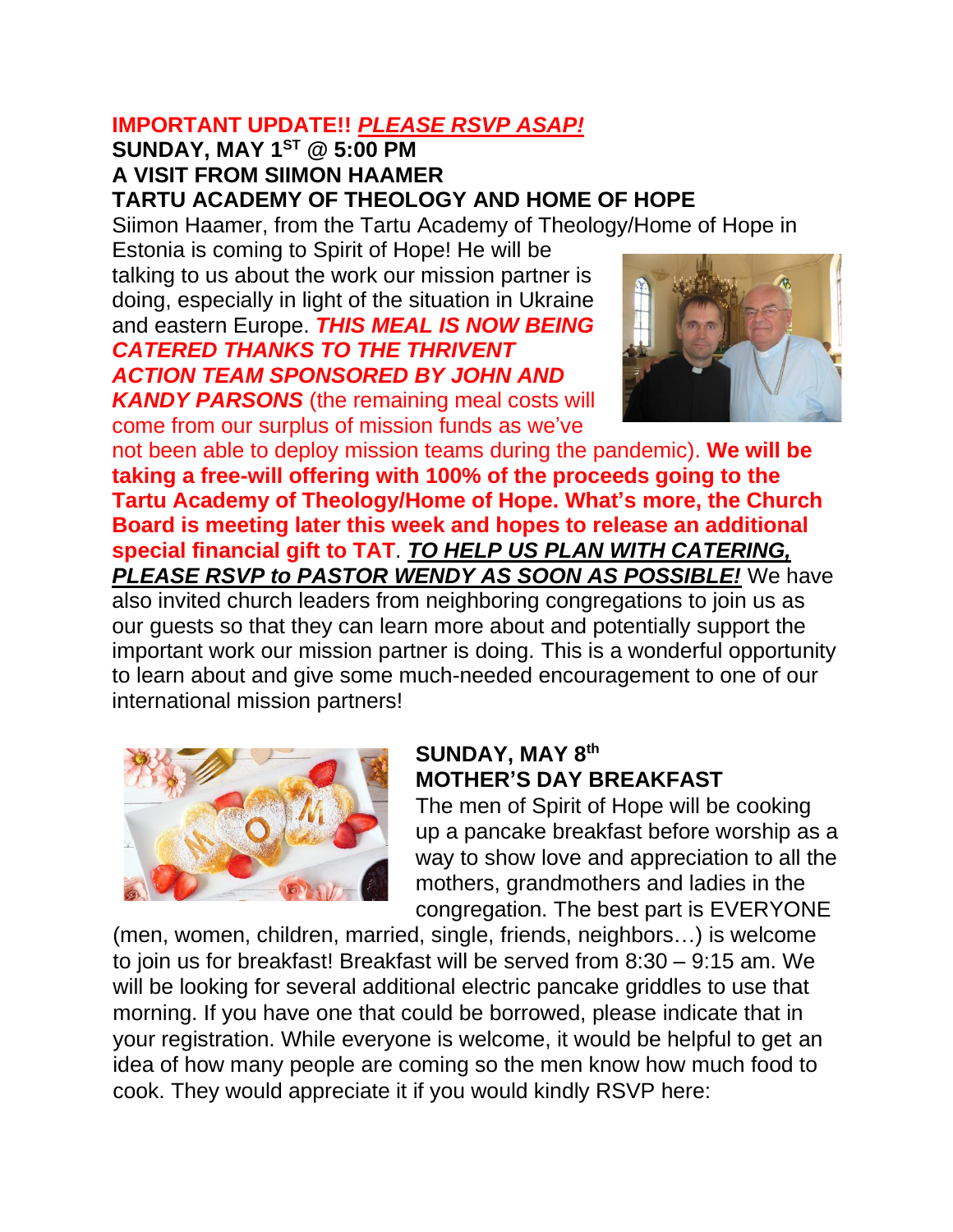# <https://www.signupgenius.com/go/10c0f49aea72aa6fbc52-mothers>

# *"Our Lord has written the promise of resurrection not in books alone, but in every leaf in springtime." – Martin Luther*

#### **FOUNDER'S DAY PICNIC: SUNDAY, MAY 15th SPIRIT OF HOPE'S 12th BIRTHDAY CELEBRATION!**

Spirit of Hope was founded on May 16, 2010. We will be celebrating our 12<sup>th</sup> birthday with an allchurch picnic on Sunday, May 15<sup>th</sup> after worship. Sunday School will be in recess that day. Hotdogs, bratwurst, and beverages will be provided. Please bring a side dish or dessert to share.



You're also invited to bring your lawn chairs. Weather permitting, we will have outdoor lawn games and activities for kids and grown-ups too!



## *HOW LONG IS EASTER?*

*Easter is much more than that one Sunday in Holy Week in which we celebrate the resurrection of our Lord. Easter is a season!*

*Easter, in the western Christian tradition,* 

*always takes place on the first Sunday after the full moon that occurs on or after March 21st . This means Easter Sunday can take place from March 21st through April 25th in any given year. Easter Sunday is the first day of the liturgical season of Easter, which lasts for 50 days. On the 50th day, the liturgical season switches to Pentecost. On the last Sunday of the Easter season, we celebrate the ascension of our Lord.*

In the Church, the color white represents joy and holiness. As such, white is the *color of the season. After refraining from singing or saying our alleluias during Lent, alleluias now abound. Easter is the season of rejoicing! Symbols such as budding flowers, butterflies, and eggs symbolize our new lives in Christ – lives that hold meaning because of the resurrection.*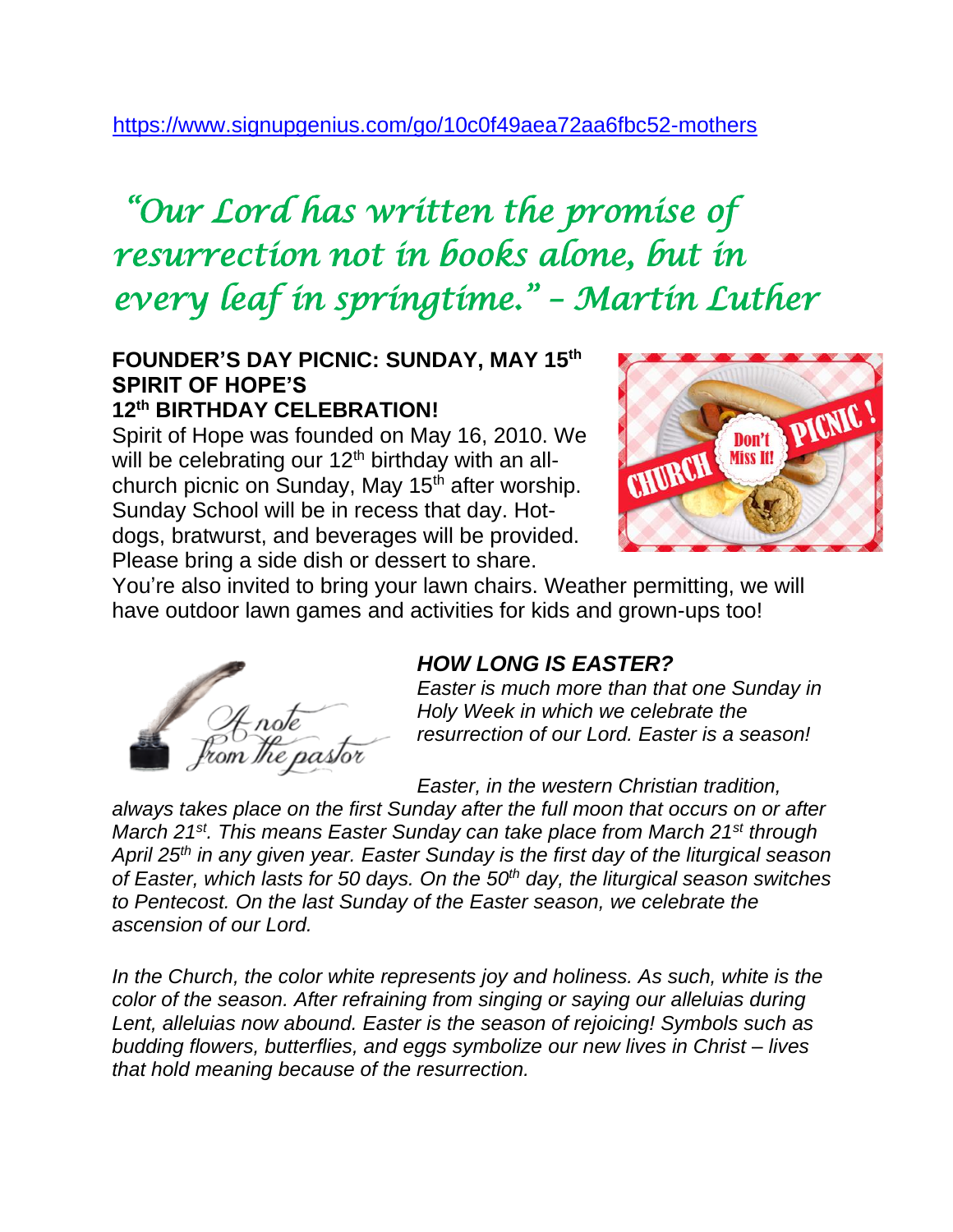*In all honesty, Easter is much more than just a season. It's a way of life. We are an Easter people. Every day of our lives we have the opportunity to be like Mary Magdalene and joyfully proclaim that we have seen the Lord! And, every Sunday that we gather for worship, regardless of what liturgical season we are in, is truly a resurrection celebration. He is risen! He is risen, indeed! Alleluia!*

# *Your Sister in Christ, Pastor Wendy*

## **FROM THE LUTHERAN CONFESSIONS Luther's Seal**

"Honorable, kind, dear Sir and Friend! Since you ask whether my seal has come out correctly, I shall answer most amiably and tell you of those thoughts which now come to my mind about my seal as a symbol of my theology.

"There is first to be a cross, black and placed in a heart, which should be of its natural color, so that I myself would be



reminded that faith in the Crucified saves us. For if one believes from the heart he will be justified. Even though it is a black cross, which mortifies and which also should hurt us, yet it leaves the heart in its natural color and does not ruin nature; that is, the cross does not kill but keeps man alive. For the just man lives by faith, but by faith in the Crucified One. Such a heart is to be in the midst of a white rose to symbolize that faith gives joy, comfort, and peace; in a word it places the believer into a white joyful rose; for this faith does not give peace and joy as the world gives and, therefore, the rose is to be white and not red, for white is the color of the spirits and of all the angels. Such a rose is to be in a sky-blue field, symbolizing that such joy in the Spirit and in faith is a beginning of the future heavenly joy; it is already a part of faith, and is grasped through hope, even though not yet manifest. And around this field is a golden ring symbolizing that in heaven such blessedness lasts forever and has no end, and in addition is precious beyond all joy and goods, just as gold is the most valuable and precious metal." (AE 49:358-59)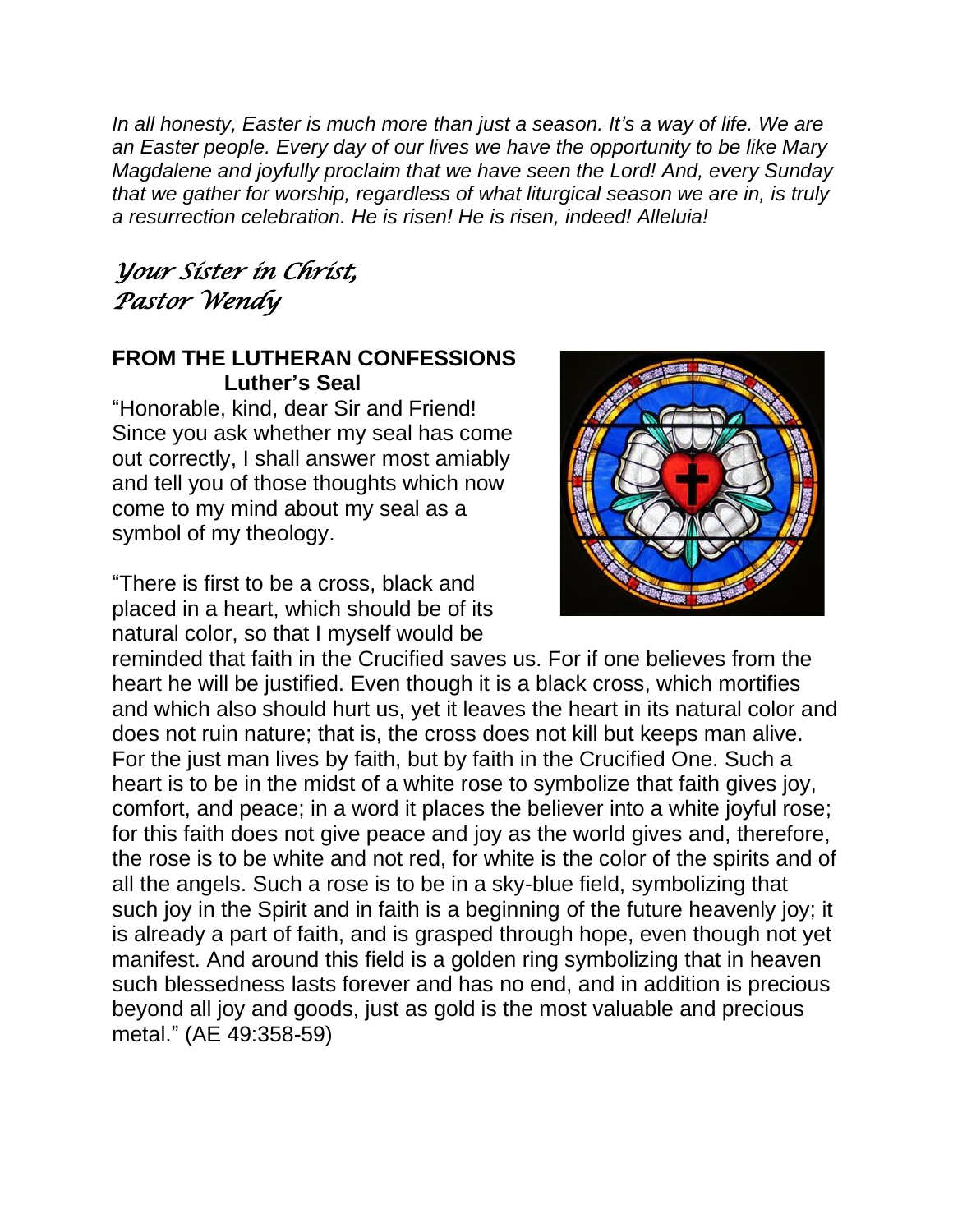**THE NEW DIRECTORIES ARE HERE! Our new church directories have been printed and should be available for you to pick up this Sunday! Thank you to Renee Nefe for organizing this effort!** 





# **BIBLE STUDY OPPORTUNITIES SUNDAYS @ 11:00 AM**

**REFLECTIONS ON THE LORD'S PRAYER** 

This study appropriate for anyone who simply wants to spend time going deeper into this special prayer that was given to us by our Lord Jesus himself. Join Ken Curtis, via RightNow Media, on this journey into the world of The

Lord's Prayer *from original locations in Israel* that were important in the life of Jesus. *The Lord's Prayer is not just a way of praying. It's a way of "seeing."* When the prayer is grasped and uttered from the heart, it can -- and will --change us. We realize how we are not alone, no matter how difficult or seemingly hopeless our situation. Even in our pain, there can come a joy and a feeling of rightness about our world. Our own Ken Carpenter will lead this study and will include notes of his own and writings from Martin Luther at various points throughout the course.

## **SUNDAYS @ 11:00 AM: CHILDREN'S SUNDAY SCHOOL**

Elementary aged students have their own Sunday School class where they learn more about the sermon pericope of the day in fun and creative ways! If the sermon topic is not youth-friendly, the kids will learn about worship elements and/or topics such as prayer, service, how to study God's Word, etc. (and all at age-appropriate levels!).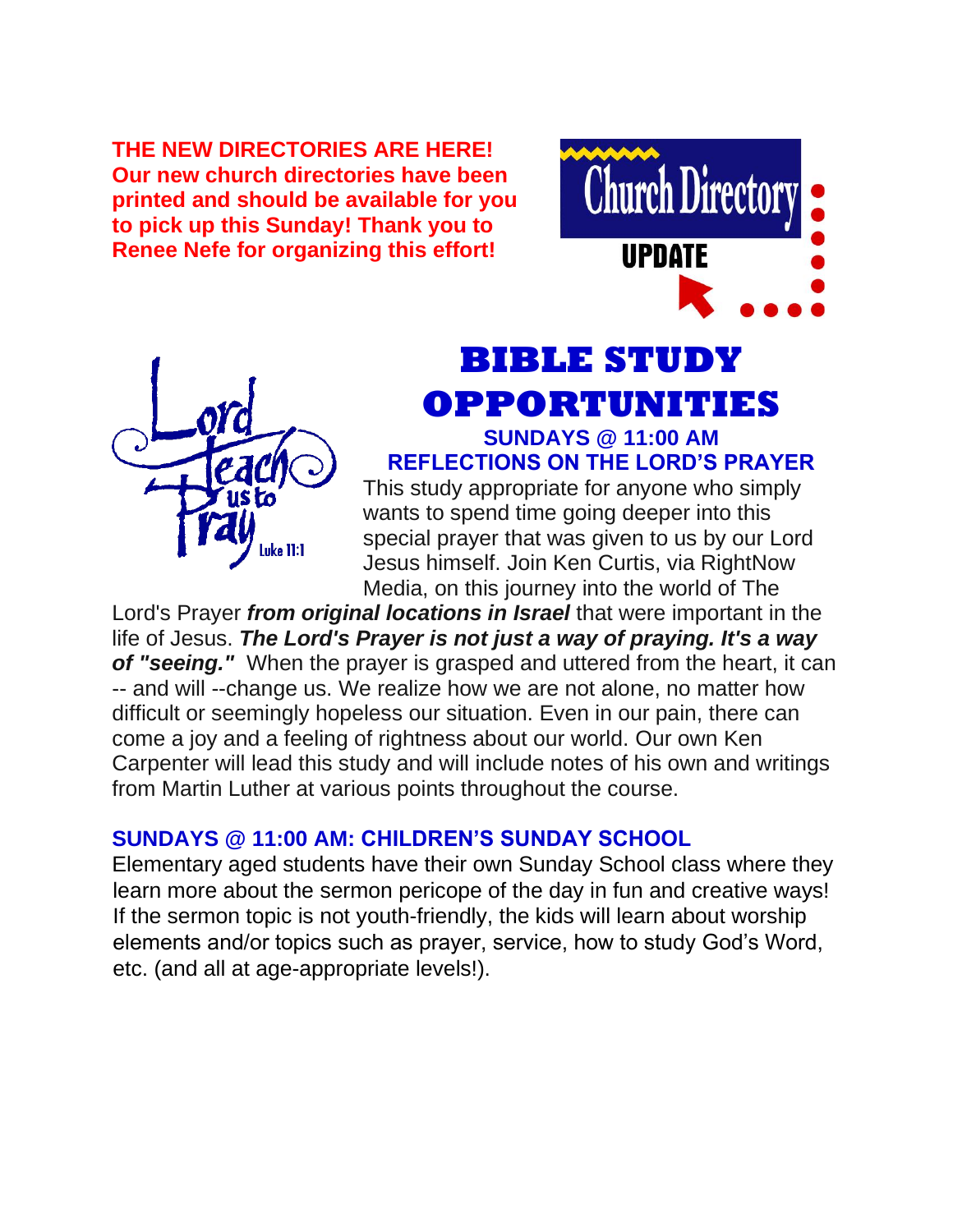## **DIGGING DEEPER WITH PASTOR WENDY THE GOSPEL OF JOHN TUESDAYS 12:00 – 1:15 pm**

Join Pastor Wendy as we dig deeper into the Gospel of John. You are welcome to bring a lunch! No homework and no prep.





#### **WEDNESDAY NIGHT BIBLE STUDY: THE GREAT DIVORCE** *RESUMES TONIGHT @ 7:00 PM!*

Our study on The Great Divorce by C.S. Lewis will resume on Wednesday, April 20<sup>th</sup>

(right after Easter!). If you weren't able to join us prior to Lent, come and join us now! Each chapter is essentially a stand-alone unit filled with the issues we often have in both giving and receiving God's grace. Lewis' allegory describes a fictional trip between "the outskirts of hell" and the "outskirts of heaven". The characters are fascinating…as are the issues that keep so many of them from the free and ample invitation to join God in his heavenly kingdom. We listen to each chapter together as a class before discussing what both the book and God's Word has to say on each topic. Come and join us!

**APRIL BIRTHDAYS AND ANNIVERSARIES**



#### **April Birthdays**

- 4/3 Tracey Ramirez
- 4/6 Madden Howland
- 4/6 Marie Winkelman
- 4/8 Wendy West
- 4/11 Douglas Kleven
- 4/13 Brenda Reinicke
- 4/15 Chrissy Nefe
- 4/17 Julie Case
- 4/21 Bill Byers

**April Anniversaries** 4/20 Harry and Lucette Kottcamp

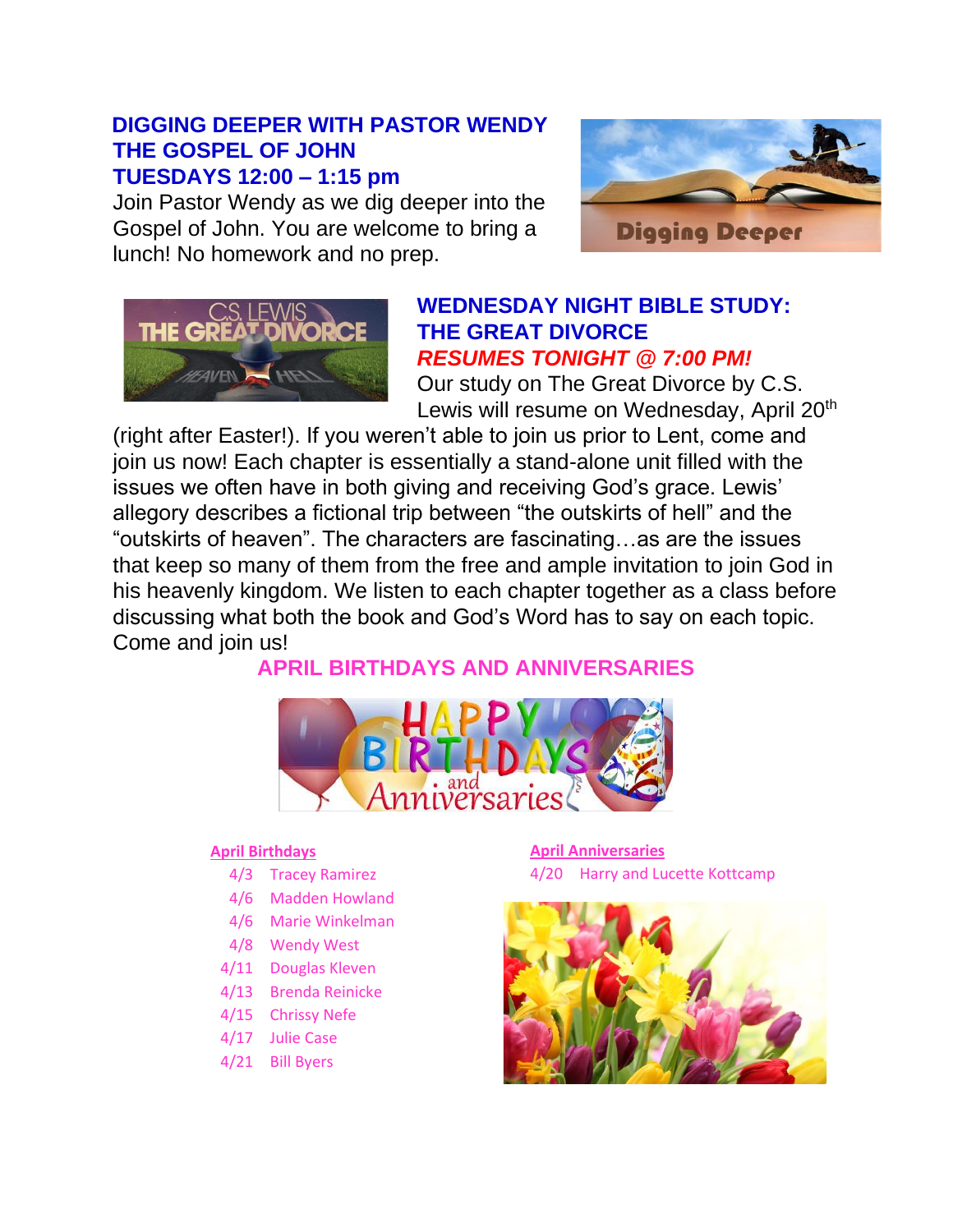

**Prayer Requests** - If you have a prayer request, please contact Pastor Wendy @ 303-841-3553 or wendy.poch@spiritofhopelcmc.org *Jesus said; "Come to me, all of you who are weary and carry heavy burdens, and I will give you rest."*



## **A PRAYER FOR THE WEEK By Pastor Wendy**

Christ is risen! He is risen, indeed! Alleluia! Father, oh, how we love to shout this acclamation. You love us so much that you sent your Son to die for us – and then you raised him up so that we, too, may be raised

up into new life after death. And now, Lord, you've called us to love the world they way you love the world. You've called us to live in the risen Christ alone and to share this good news with everyone we meet. You've given us your Spirit to show us how. Help us to listen, to learn, and to love others the way you love us. In your name, Father, Son, and Holy Spirit, one God now and forever. Amen.

## **Please include the following people and situations in your prayers:**

For John and Kandy as they rejoice in the arrival of their newest granddaughter. For Krista and her loved ones as she waits for biopsy results.

For the Tartu Academy of Theology/Home of Hope and SONetwork as they serve Ukrainian refugees and share the love and comfort of the Gospel.

- For Kandy, John, Susan, DeDe, and Lyle as they train to become Stephen Ministers and for Kandy as she is also leading this important ministry.
- For Patricia who is preparing for cervical fusion surgery.

For Tracey who is recovering from knee replacement surgery.

For the situation in Ukraine.

For a loved one who is dealing with severe anxiety and depression.